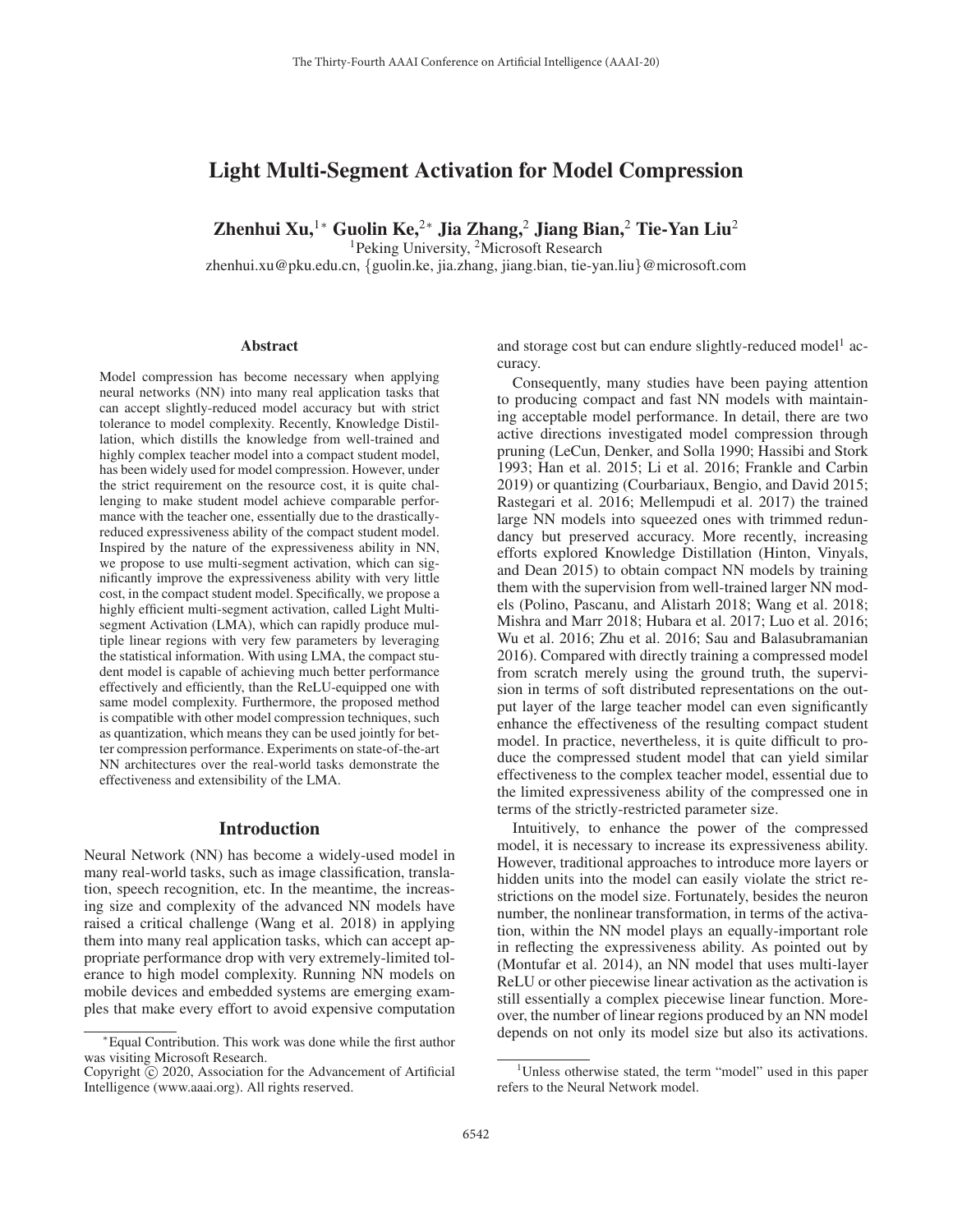

Figure 1: Depiction of knowledge distillation with LMA.

The more segments in piecewise linear activation, the more regions NN will produce, but there are only two segments in widely-used ReLU. Inspired by the few costs in adding more regions in the activation, it is more reasonable to improve the expressiveness ability of NN via multi-segment activations, instead of increasing the model size, either depth or width.

Thus, in this paper, we introduce a novel highly efficient piecewise linear activation, in order to improve the expressiveness ability of the compressed models with little cost. In detail, as shown in Fig. 1, we leverage a generic knowledge distillation framework for model compression, in which, however, the compact student model is equipped with proposed multi-segment piecewise linear activations, named Light Multi-segment Activation (LMA). In LMA, we first cut the input range into multiple segments based on batch statistics information, and ensure it can adapt to any range of input lightly and efficiently. Then, we assign each input with customized slope and bias depending on the segment it belongs to, which thus empower NN models higher expressiveness ability due to the stronger non-linearity of the new activation. Owing to the above design, LMA-equipped compact student models yield two advantages: 1) It has much higher expressiveness ability, compared with one merely endowed with vanilla ReLU; 2) Its resource cost is still much smaller and even more controllable compared with the other type of multi-segment piecewise linear activation.

Extensive experiments of multi-size NN architectures on various real tasks, including image classification and machine translation, have demonstrated both the effectiveness and the efficiency of LMA, which implies the improved expressiveness ability, thus the performance, of the LMAequipped model. Additional experiments further illustrate that our method can also improve the expressiveness ability of the models that have been compressed by some other popular techniques, such as quantization, so jointly using the others and ours can achieve even better compression results.

The main contributions of this paper are multi-fold:

• To the best of our knowledge, it is the first work that leverages multi-segment piecewise linear function as activation in model compression. It proposes a novel multi-segment activation, which improves the expressiveness ability of the compressed student model within the knowledge distillation framework.

- With using statistical information of each batch, the proposed activation can efficiently improve the performance of compressed models with preserving low resource cost.
- The proposed method is compatible with the other popular compression techniques, such that it is easy to combine them and further get better compression results.
- On various real challenging tasks, experimental results of multiple models with different sizes show our methods have good performance. And the effectiveness of joint usage, that combines our method with the others, is also shown in the experiments.

# Related work

This work is mainly related to two research areas, model compression and piecewise linear activation. The representative work of the former includes model pruning, quantization and distillation, while the latter typically studies respective effects of ReLU, Maxout and APLU on the performance of NN.

# Model Compression

In this area, (LeCun, Denker, and Solla 1990; Hassibi and Stork 1993) first explored pruning based on second derivations. More recently, (Han et al. 2015; 2016; Jin et al. 2016; Hu et al. 2016; Yang, Chen, and Sze 2017) pruned the weights of Neural Networks with different strategies and made some progress. Most recently, (Frankle and Carbin 2019) showed a dense Neural Network contains a sparse trainable subnetwork such that it can match the performance of the original network, named as the lottery ticket hypothesis. On the other hand, (Gupta et al. 2015) have done a comprehensive study on the effect of low precision fixed point computation for deep learning. Therefore, quantization is also an active research area, where various methods were proposed by many works (Mellempudi et al. 2017; Hubara et al. 2017; Mellempudi et al. 2017; Zhu et al. 2016; Rastegari et al. 2016; Wu et al. 2016).

Besides, using distillation for size reduction is mentioned by (Hinton, Vinyals, and Dean 2015), which gives a new direction for training compact student models. The weighted average of soft distributed representation from the teacher's output and ground truth is much useful when training a model, so some practices (Wang et al. 2018; Luo et al. 2016; Sau and Balasubramanian 2016) have been put for training compressed compact model. Moreover, recent works also proposed to combine the quantization with distillation, producing better compression results. Among these, (Mishra and Marr 2018) used knowledge distillation for lowprecision models, which proposes distillation can also help training the quantized model. (Polino, Pascanu, and Alistarh 2018) proposed a more in-depth combination of these two methods, named Quantized Distillation. Besides, there are also some works (Han, Mao, and Dally 2015; Iandola et al. 2016; Wen et al. 2016; Gysel, Motamedi, and Ghiasi 2016; Mishra et al. 2017) further reduced the model size by combining multiple compression techniques like quantization,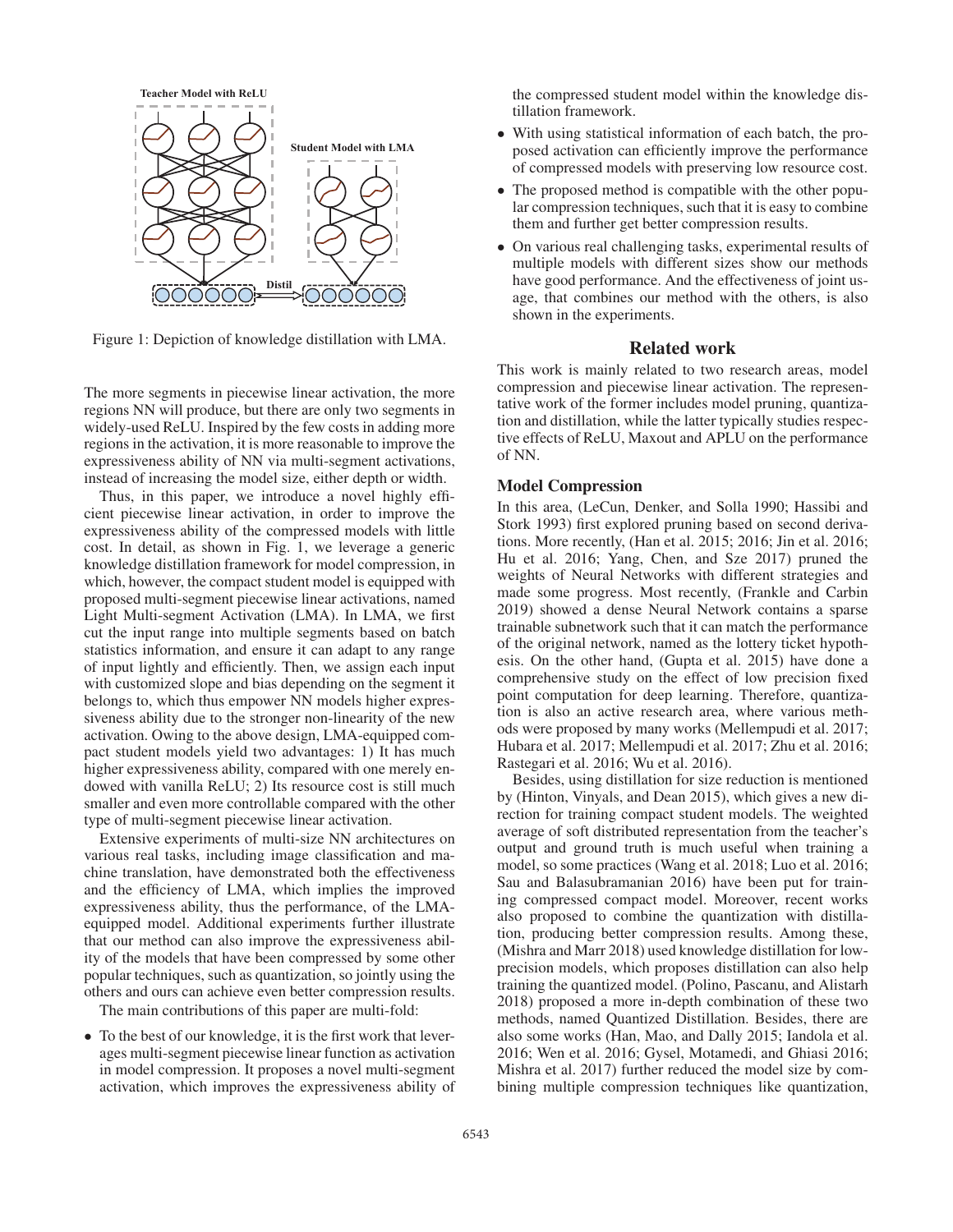weight sharing and weight coding. Similarly, the combination of our method with the other is also shown in this paper.

# Piecewise Linear Activation

A piecewise linear function is composed of multiple linear segments. Some piecewise functions are continuous when the boundary value calculated by two adjacent intervals function is the same, whereas some may not be continuous. Benefit from its simplicity and the fitting ability to any function with enough segments, it is widely-used in machine learning models (Landwehr, Hall, and Frank 2005; Malash and El-Khaiary 2010), especially as activations in Neural Networks (LeCun, Bengio, and Hinton 2015). Theoretically, (Montufar et al. 2014; Pascanu, Montufar, and Bengio 2013) studied the number of linear regions in Neural Networks produced by piecewise linear activation functions (PLA), which can be used to measure the expressiveness ability of the networks.

Specifically, as a two-segment PLA, Rectified Linear Unit (ReLU) (Nair and Hinton 2010) and its parametric variants can be generally defined as  $h_i(x) = \min(0, a_i x) +$  $max(0, x)$ , where x is the input,  $a_i$  is a linear slope, and  $h_i(x)$  is the activated output. For original ReLU, it fixes  $a_i$ to zero so the formula degenerates to  $h_i(x) = \max(0, x)$ ; Parametric ReLU (PReLU) (He et al. 2015) makes  $a_i$  learnable and initializes it to 0.25. Besides, there are also some PLAs with multiple segments improved from ReLU. For example, Maxout (Goodfellow et al. 2013) is a typical multisegment PLA, which is defined as  $h_i(x) = \max(z_{ij})$  for all  $j \in [1, k]$ , where k can be treated as its segment number, and it transforms the input into the maximum of  $k$ -fold linear transformed candidates  $z_{ii}$ ; Adaptive Piecewise Linear Units (APLU) (Agostinelli et al. 2014) is also a multisegment one, which is defined as a sum of hinge-shaped functions,

$$
h_i(x) = \max(0, x) + \sum_{j=1}^{k} a_i^j \max(0, -x + b_i^j), \quad (1)
$$

where  $k$  is a hyper-parameter set in advance, while the variables  $a_i^j$ ,  $b_i^j$  for  $j \in \{1, ..., k\}$  are learnable. The  $a_i^j$  control the slope of the linear segments while the  $b_i^j$  determine the locations of the hinges similar to segments.

In this paper, after studying the connection of above two areas, we are the first to leverage the properties of PLA for model compression, that to improve the expressiveness ability of compact model via multi-segment activation, thereby improving its performance.

# Methodology

We start by studying the connection between PLA and the expressiveness ability of Neural Networks, followed by introducing the Light Multi-segment Activation (LMA) that is used to further improve the performance of the compact model in model compression.

## **Preliminaries**

Expressiveness Ability Study Practically, increasing complexity of the neural networks, in terms of either width

(Zagoruyko and Komodakis 2016) or depth (He et al. 2016), can result in swelling performance, essentially due to the higher expressiveness ability of the NN. However, when applying the NN into some resource-exhausted environments, its size cannot be inflated without limit. Fortunately, the nonlinear transformation within the NN, in terms of the activation, provides another vital channel to enhance the expressiveness ability. Yet, the widely-used ReLU in NN is just a simple PLA with only two segments, where the slope on the positive segment is fixed to one while the other is zero. Therefore, other than enlarging the size of the NN model, another effective alternative method to enhance the expressiveness ability of the NN model is to leverage more powerful activation functions. In this paper, we propose to increase the segment number in activation to enhance its expressiveness ability, and further empower the compact NN to yield good performance.

Theoretically, there are also some related analysis (Montufar et al. 2014) that can justify our motivation. As pointed out by them, the capacity, i.e. the expressiveness ability, of a PLA-activated Neural Network can be measured by the number of linear regions of this model. And for an NN, in the  $l$ -th hidden layer with  $n_l$  units, the number of separate input-space neighbourhoods that are mapped to a common neighborhood  $\overline{R} \subseteq S_l \subseteq \mathbb{R}^{n_l}$  can be decided recursively as

$$
\mathcal{N}_R^l = \sum\nolimits_{R' \in P_R^l} \mathcal{N}_{R'}^{l-1}, \, \mathcal{N}_R^0 = 1, \text{ for each } R \subseteq \mathbb{R}^{n_0}, \text{ (2)}
$$

where  $S_l$  denotes the set of (vector valued) activations reachable by the *l*-th layer for all possible input;  $P_R^l$  denotes the set of subsets  $\bar{R}_1, ..., \bar{R}_k \subseteq S_{l-1}$  that are mapped by the activation onto  $R$ . Based on the above result, the following lemma (see (Montufar et al. 2014); Lemma 2) is given.

Lemma 1 *The maximal number of linear regions of the functions computed by an* L*-layer Neural Network* with piecewise linear activations is at least  $\mathcal{N}$   $\,$   $\,$   $\,$   $\,$   $\,$   $\,$   $\,$  $\sum_{R\in\mathcal{P}^L} \mathcal{N}_R^{L-1}$ , where  $\mathcal{N}_R^{L-1}$  is defined by Eqn. (2), and  $\overline{P^L}$  is a set of neighborhoods in distinct linear regions of the *function computed by the last hidden layer.*

Given the above lemma, the number of linear regions of a Neural Network is in effect influenced by the layer number, the hidden unit size, and the region number in PLA. From ReLU to Maxout, the significant improvement is on the  $P<sup>l</sup>$ in the lemma, which is also the nature of our approach. Taking Maxout as an example of detailed analysis, it can lead to an important corollary that a Maxout network with  $L$  layers of width  $n$  and rank  $k$  can compute functions with at least  $k^{L-1}k^n$  linear regions (see Montufar et al. (2014); Theorem 8). Meanwhile, ReLU can be treated as a special rank-2 case of Maxout, whose bound is obtained similarly by (Pascanu, Montufar, and Bengio 2013). Obviously, the number of linear regions can be improved by increasing either  $L$ ,  $n$  or  $k$ . However, in a compressed model, neither the layers L nor hidden units *n* can be increased too much. Thus, we propose to construct a highly efficient multi-segment activation function with its linear regions  $k$  becomes larger.

Analysis on Existing Multi-segment PLAs As mentioned in Related Work, some previous studies have already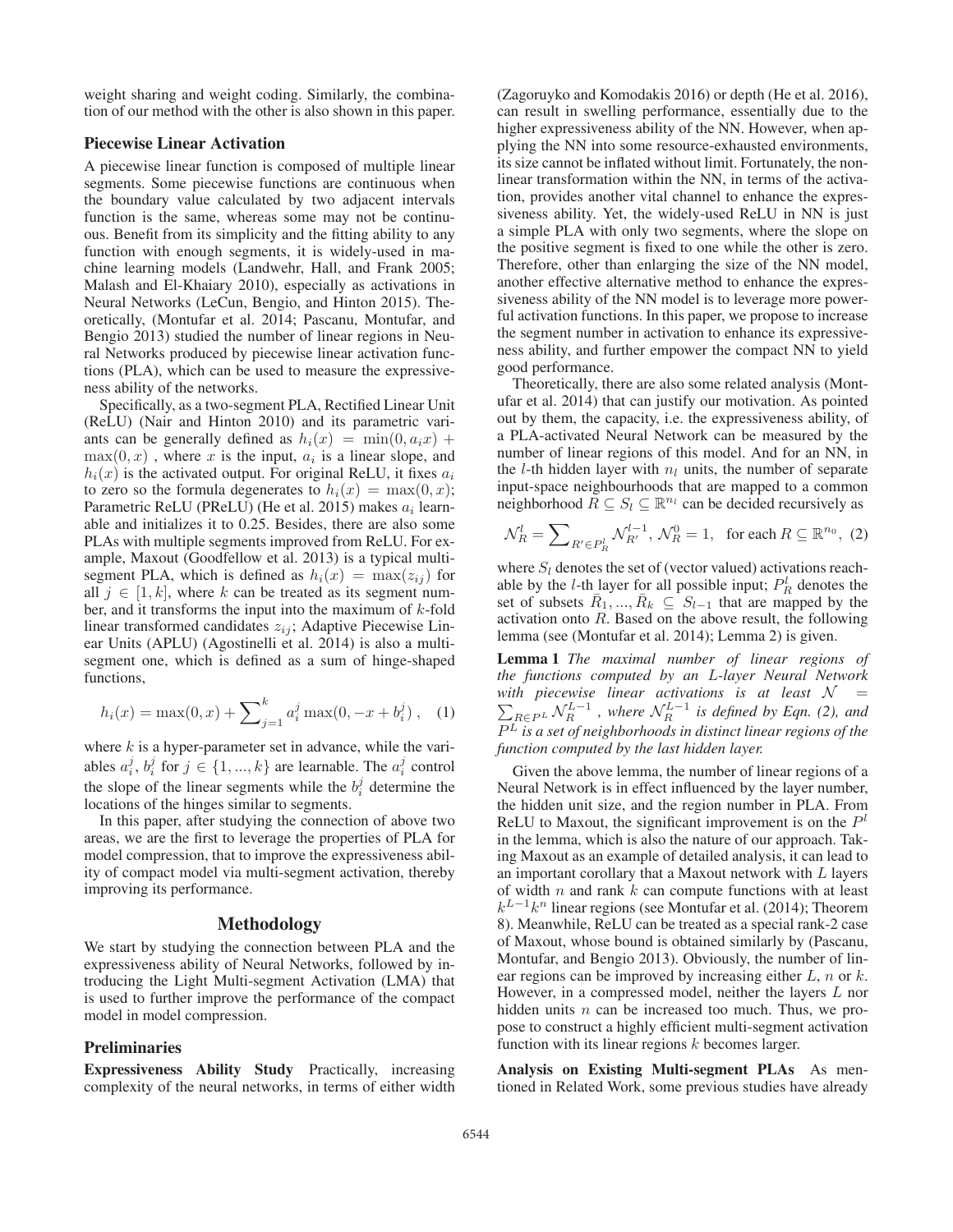proposed some multi-segment PLAs. In the following of this subsection, we will analyze whether they are suitable for being applied in model compression.

Considering Maxout first, its regions are produced by  $k$ fold weights and only the maximum of its  $k$ -fold outputs is picked to feed forward, which obviously causes the redundancy within Maxout. On the contrary, to construct a PLA with multiple segments and ensure limited parameters increment in the meantime, a more intuitive inspiration, from the definition of piecewise linear function, lies in that it first cuts the input range into multiple segments, and then transforms the input linearly by individual coefficients (i.e. slopes and biases) on different segments. In this way, the parameter number of the network based on this scheme can be controlled as  $L * (k + n^2)$ , compared with  $L * kn^2$  in the above assumed Maxout NN.

In fact, APLU is a hinge-based implementation of this scheme, with few additive parameters. Specifically, in Eqn. 1, *b* are the cut points of the input range, and *a* can be grouped accumulatively into coefficients. However, APLU can increase the memory cost due to its accumulation operation. In details, APLU requires  $k$  times intermediate variables to compute the items parallel and then accumulates all of them one-time. Although we also accumulate them recursively to avoid this, it will be  $k$  times slower and is unacceptable. Besides, with the  $k$  becomes larger, the memory cost will growth linearly.

In a word, neither Maxout nor APLU can be directly employed for model compression in that Maxout produces much more parameters and APLU is memory-consuming. In the following subsection, we will introduce a new activation process that is both effective and efficient for model compression.

#### Light Multi-segment Activation

Method LMA mainly contains two steps. The first is batch segmentation, which is proposed to find the segment cutpoints based on the batch statistical information. Then the inputs are transformed with the corresponding linear slopes and biases according to their belonging segments.

Firstly, to construct a multi-segment piecewise activation, it needs to cut the continuous inputs to multiple segments. There are two straightforward solutions: 1) pre-defined like the vanilla ReLU; 2) training cut-points like APLU. For the former, as the input ranges of hidden layers are dramatically changed during training, it is hard to define the appropriate cut points in advance. For the latter, the cut points are unstable due to the random initialization and stochastic update by back-propagation. As the naive solutions cannot work well, inspired by the success of Batch Normalization (Ioffe and Szegedy 2015), we propose Batch Segmentation, to determine the segment boundaries by the statistical information.

There are two statistical schemes (Dougherty, Kohavi, and Sahami 1995) to find appropriate segments. One is based on frequency, and the other one is based on numerical values. Concretely, after using the frequency-based method, each segment has the same number of inputs, while if using numerical value-based one, the numerical width of each segment is equal. Indeed, the frequency-based method is more

Table 1: Cost comparison between multi-segment activation functions.

|                        | Maxout   | <b>APLU</b>  | LMA        |
|------------------------|----------|--------------|------------|
| Param. Size $O(k*n^2)$ | $O(k*n)$ | $O(k*n+n^2)$ | $O(k+n^2)$ |
| Mem. Cost              |          | $O(k*n)$     | O(n)       |

robust since it is not sensitive to numerical values. However, it is not efficient, especially running on GPU and applied for model compression. Thus, the numerical value-based solution is used in LMA for efficiency purpose. Specifically, we assume the input is a normal distribution and cut the segments by equal value width. So, here each segment cut-point is defined as,

$$
b_0 = \mu - 3\sigma
$$
,  $b_j = b_{j-1} + \frac{6\sigma}{k}$ , for  $j = 1, 2, ..., k$ , (3)

where k is the segment number, a hyper-parameter,  $\mu$  and  $\sigma$  are the mean and standard deviation of the batch input *x*, respectively. To reduce the effect of outliers and make use of the property of normal distribution, we assume  $\mu \pm$  $3\sigma$  are the range endpoints and assign cut points according to this assumption. Like Batch Normalization, the moving average of *b* is used in the test phase. To further improve the efficiency, as well as more stable statistical information, the *b* could be calculated and shared in the same layer.

After determining segment boundaries, it needs to assign the coefficient, i.e. slope and bias, to each input according to its belonging segment. To avoid the memory-consuming problem in APLU, we use the independent slopes and biases in LMA. Formally, the activation process can be defined as,

$$
h_i(x) = \alpha_j^i \cdot x + \beta_j^i, \quad x \in (b_j, b_{j+1}] \tag{4}
$$

where  $\alpha$  denotes the slope coefficient,  $\beta$  denotes the bias, and  $j$  denotes segment indices. Especially, considering there still may be few extreme inputs out of the normal distribution assumption, the first and last segment are set to  $(-\infty, b_1]$  and  $(b_{k-1}, +\infty)$  respectively, instead of determining by  $b_0$  and  $b_k$ . Finally, after the above steps, the linear transformed values  $h_i(x)$  feed-forward to the next layer.

Analysis and Discussion In the following, we will take more detailed discussions on LMA from the perspective of complexity analysis and initialization. Obviously, in LMA, there is only two additional trainable variables  $\alpha$  and  $\beta$  for each layer, whose total size is  $2 * k * n$ , where k is segment number and  $n$  is hidden unit number. Furthermore, to reduce the parameter size extremely, the  $\alpha$  and  $\beta$  are shared in the layer-level, which means that all the units or feature maps are activated by the same LMA in one specific layer. Therefore, the parameters brought by LMA in one layer is only  $2*k$ , even reduced by *n* times compared with APLU. Moreover, about the running memory cost in inference phase, LMA only produces the belonging segment indices for inputs, whose space cost is  $O(n)$ , while APLU needs  $O(k*n)$ hinges and Maxout needs  $O(k*n)$  activation candidates. To conclude, the cost comparisons between each multi-segment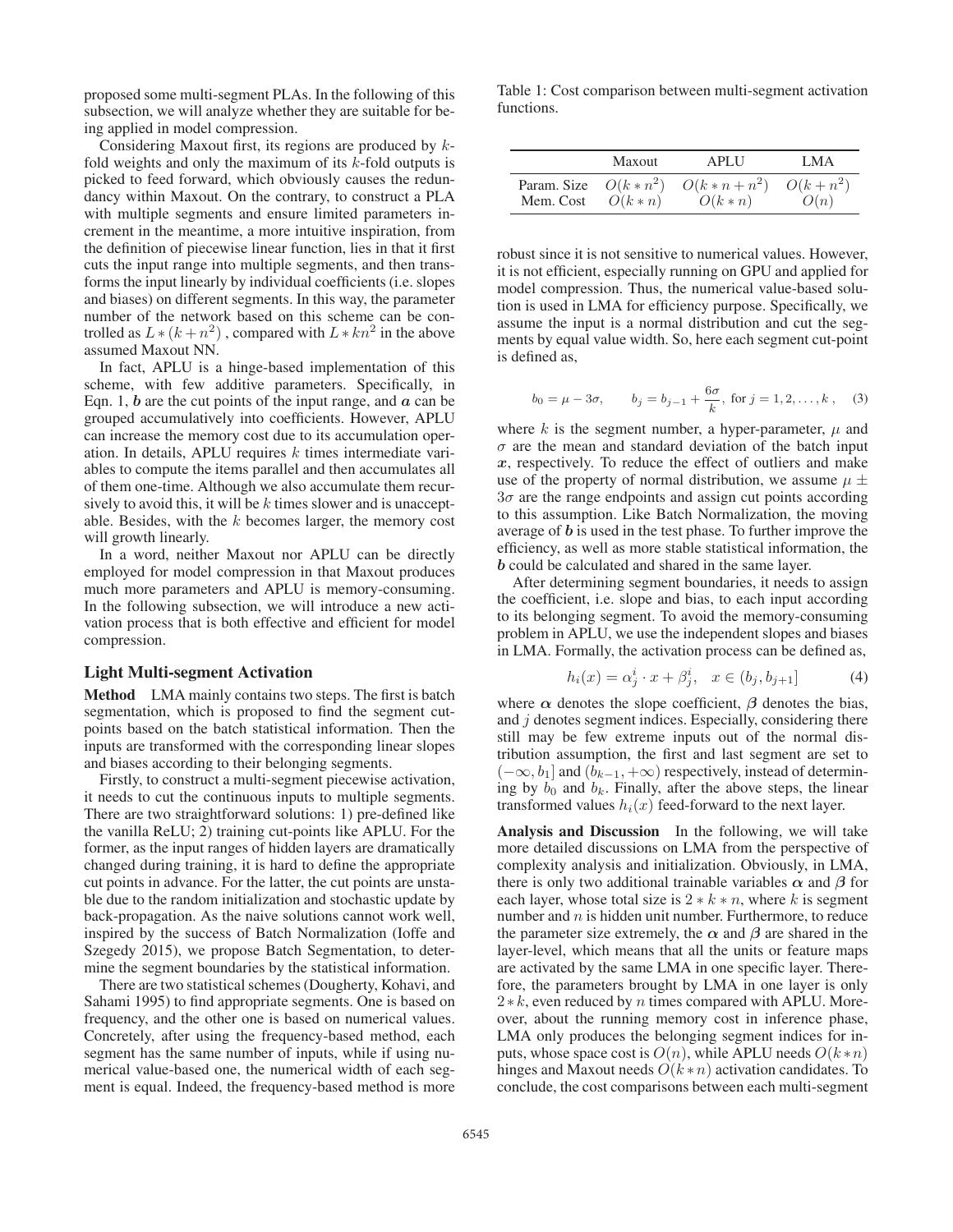PLAs are shown in Table 1, where the parameter size and the running space cost at activation in one layer are listed. It shows LMA is more suitable for model compression because of its less storage and running space cost.

Besides, the slopes and biases on all segments need to be initialized in LMA. The initialization methods always can be categorized into two classes: 1) random initialization like the other parameters in NN; 2) initializing it as a known activation, such as vanilla Relu or PReLU. Though the random initialization does not impose any assumptions and may achieve a better performance (Mishkin and Matas 2015), it usually introduces uncertainty and leads to unstable training too. With this in mind, we choose the second initialization method for LMA. Specifically, we initialize the LMA to be the vanilla ReLU, which means that all biases are initialized to zero, the slopes of the half left segments are initialized to zero while the rest slopes are initialized to one.

Model Compression As an effective method to improve the expressiveness ability of the compressed model, LMA can be applied with distillation and other compression techniques. Under the distillation framework, we first train a state-of-the-art model and get as much good performance. Then given it as the teacher model, a more compact architecture is employed to as the student to learn the knowledge from the teacher. Because of the parameter reduction in the student, it always underperforms much lower than the teacher despite using knowledge distillation. Here, we replace all the original ReLUs with our LMA for the student model, improving its expressiveness ability, and further improving the performance much. The replacement is very convenient that it only needs to change one line of code in the implementation. After that, according to (Hinton, Vinyals, and Dean 2015; Polino, Pascanu, and Alistarh 2018), the distillation loss for training the student is also a normal weighted average of the loss from ground truth and the one from teacher's output, which is formally defined as,

$$
\mathcal{L} = (1 - \alpha) \mathcal{L}_{CE/NLL}(\hat{y}(\mathbf{x}), y_{GT}) + \alpha \mathcal{L}_{KL}(\hat{y}(\mathbf{x}), y_T),
$$
 (5)

where  $\alpha$  is a hyper-parametric factor, which is always set to 0.7, to adjust the weight of two losses;  $\hat{y}(x)$  is the student's output logits; the first loss  $\mathcal{L}_{CE/NLL}$  is a Cross Entropy Loss or Negative Log Likelihood Loss with the ground truth labels  $y_{GT}$ , depending on the tasks (CE is for image classification and NNL is for machine translation in our experiments); the latter loss  $\mathcal{L}_{KL}$  is a Kullback–Leibler Divergence Loss with the teacher's output logits  $y_T$ . Additionally, when calculating  $\mathcal{L}_{KL}$ , we also use a temperature factor  $\tau$ to soften the  $y_T$  and the  $\hat{y}$ , whose specific settings will be shown in the experiments.

Besides, LMA is well compatible with the other compression techniques, since it is convenient to replace the activations from ReLU with LMA. For example, based on a recent representative method, Quantized Distillation (Polino, Pascanu, and Alistarh 2018), after replacing the ReLU with LMA in student model, though it is quantified to lowprecision model during training, our method still empowers it to achieve higher performance than origin one, which will be shown in the experiments.

# Experiment

In this section, we will conduct thorough evaluations on the effectiveness of LMA for model compression under two popular scenarios, image classification and machine translation. Besides, under the model compression scenarios, we will compare the performance of LMA with that of several widely-used baseline activations.<sup>2</sup> The baselines adopted includes ReLU(Nair and Hinton 2010), PReLU (He et al. 2016), APLU (Agostinelli et al. 2014) and Swish (Ramachandran, Zoph, and Le 2017). For Swish is a wellknown SOTA ReLU-like activation, we also adopt it to further show our effectiveness. Specifically, we will start with our experimental setup, including the data and models employed in the experiments. After that, we will analyze the performance of our method applied singly or jointly with some others to demonstrate its effectiveness and advantages for model compression.

General Settings To ensure credible results, we run all the experiments 5 times with different random seeds, and report the average and standard deviation of them. Besides, for fair comparisons, we set all the common parameters, including learning rate, batch size, hyper-parameters in distillation loss, etc., the same for all the baselines. Note that, the settings for parametric baseline activations (PReLU, APLU and Swish), are all consistent with the original authors' demonstration. For multi-segment activations (APLU and LMA), the segment numbers are set as the same to each other, which is 8 in our main experiments. Moreover, to measure the resource cost by the models, we report their parameter size and inference memory cost (*Mem.*), in which the latter is recorded when predicting the testing samples one by one. The model size hardly changes after replacing the activation function, since the additional parameters in all these activations are relatively very few. However, for another activation, Maxout, it will yield much more parameters if replaced. Due to the poor performance compared with other baselines under the setting of the same model size, we only report one little result (see Table 2).

## Image Classification

Settings Following what (Polino, Pascanu, and Alistarh  $2018$ ) does in its code<sup>3</sup>, we first evaluate our method on CIFAR-10 and CIFAR-100, both of which are wellknown image classification datasets. For experiments on CIFAR-10, some relatively small CNN architectures are employed, including one teacher model and three student models with different sizes. Widen Residual Networks (WRN) (Zagoruyko and Komodakis 2016) are employed for experiments on CIFAR-100, where WRN-16 is used as teacher model while two WRN-10 are used as students. In the first phase, we train the teacher models and save them for the next distilled training. Then, we compare the performance of the student models with different activations under the supervision from both the teacher models and the ground truth. Accuracy (*Acc.*) is used as the evaluation metric on this task.

<sup>&</sup>lt;sup>2</sup>We released the code at: https://github.com/motefly/LMA <sup>3</sup>https://github.com/antspy/quantized\_distillation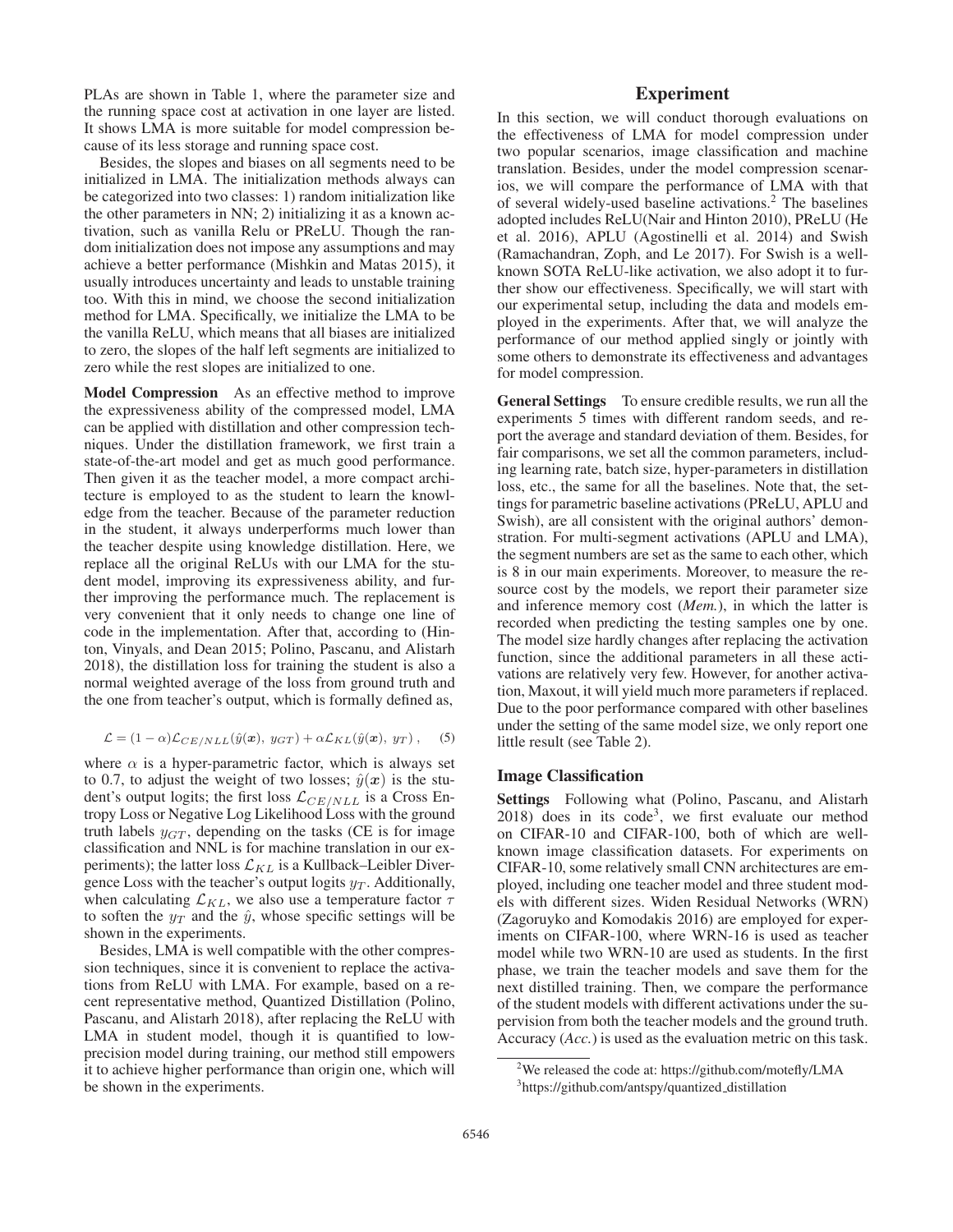Table 2: Image Classification Results. The metrics of Teacher models on each dataset are shown in the left-most cells. The accuracy (%) is shown in "*mean*  $\pm$  *std*" pattern and the inference memory cost (in MB) is shown in "*A* (+*D*)" pattern, where *A* denotes absolute memory cost and *D* is additional part compared with ReLU-equipped model. The last column shows the improvement of LMA (comparing performance with ReLU and memory with APLU). The results show the PLA with more segments (APLU and LMA) outperforms the fewer ones, especially widely-used ReLU, meanwhile LMA maintains much lower memory cost than APLU. <sup>\*</sup>For a **Maxout-8**-based Student Model, whose size is the same as Student 1, only get  $87.76\pm0.55\%$ accuracy, even lower than ReLU-based one.

| <b>Method</b>                                   |           | <b>ReLU</b> | <b>PReLU</b>     | <b>Swish</b>     | <b>APLU-8</b>    | $LMA-8$                   |                  |                                         |
|-------------------------------------------------|-----------|-------------|------------------|------------------|------------------|---------------------------|------------------|-----------------------------------------|
| CIFAR-10<br>21.4 MB<br>Acc. 92.83<br>Mem. 29.28 | Student 1 | Acc.        | $88.74 \pm 0.25$ | 89.31 $\pm$ 0.35 | $89.03 \pm 0.11$ | $89.92 \pm 0.21$          | $90.57 \pm 0.20$ | $2.1\%$ <sup><math>\dagger</math></sup> |
|                                                 | 4.04 MB   | Mem.        | 14.24            | $15.95 (+1.7)$   | $15.10 (+0.9)$   | $25.80 (+11.6)$           | $16.81 (+2.6)$   | $78\%$ $\downarrow$                     |
|                                                 | Student 2 | Acc.        | $82.67 \pm 0.46$ | $84.35 + 0.37$   | $84.06 \pm 0.36$ | $85.31 + 0.60$            | $85.66 \pm 0.34$ | $3.6\%$ <sup><math>\dagger</math></sup> |
|                                                 | 1.28 MB   | Mem.        | 3.40             | $4.72(+1.3)$     | $4.06(+0.7)$     | $\overline{11.69}$ (+8.3) | $5.57(+2.2)$     | $73\%$ $\downarrow$                     |
|                                                 | Student 3 | Acc.        | $73.33 \pm 0.79$ | $75.30 \pm 0.17$ | $75.45 \pm 0.34$ | $77.54 \pm 0.97$          | 77.66 $\pm$ 0.47 | $5.9\%$ ↑                               |
|                                                 | $0.44$ MB | Mem.        | 1.45             | $2.07(+0.6)$     | $1.76(+0.3)$     | $\overline{5.15 (+3.7)}$  | $2.55(+1.1)$     | $70\%$ $\downarrow$                     |
| CIFAR-100                                       | Student 1 | Acc.        | $69.11 \pm 0.80$ | $70.03 + 0.21$   | $69.67 \pm 0.40$ | $70.99 \pm 0.42$          | $70.92 \pm 0.42$ | $2.6\%$ ↑                               |
| 68.7 MB                                         | 4.88 MB   | Mem.        | 16.27            | $16.40 (+0.13)$  | $16.33 (+0.06)$  | $17.03 (+0.76)$           | $16.46 (+0.19)$  | 75% ↓                                   |
| Acc. 77.56                                      | Student 2 | Acc.        | $63.12 \pm 1.00$ | $64.52 \pm 0.67$ | $63.82 \pm 0.78$ | $66.28 \pm 0.49$          | $66.31 \pm 0.68$ | $5.1\%$ $^+$                            |
| Mem. 140.2                                      | 1.28 MB   | Mem.        | 6.37             | $6.44 (+0.07)$   | $6.41 (+0.04)$   | $6.91 (+0.54)$            | $6.47(+0.10)$    | $81\%$ $\downarrow$                     |

Result Table 2 summarizes the image classification results by various methods. From this table, we can find that the multi-segment activations (APLU and LMA) outperform the other baselines, on both two datasets with all the models of various sizes, where LMA outperforms ReLU by 2% to 6% on accuracy. Meanwhile, we can find that smaller compact model can imply more obvious improvement caused by multi-segment activations. In detail, on CIFAR-10, the LMA outperforms ReLU by 2% on Student 1 while that is 6% on Student 3. Besides, comparing APLU with LMA, we can easily find though their accuracy is sometimes close, the additional inference memory cost brought by equipping APLU is much larger than that by LMA, about 3 to 4 times more.

# Machine Translation

Setting To further evaluate the effectiveness of LMA, we also conduct experiments on machine translation using the OpenNMT integration test dataset (Ope) consisting of 200K train sentences and 10K test sentences and WMT13 (Koehn 2005) dataset for a German-English translation task. The translational models we employed are based on the seq2seq models from OpenNMT<sup>4</sup>, where the encoder and decoder are both Transformers (Vaswani et al. 2017) instead of LSTM used in (Polino, Pascanu, and Alistarh 2018). LSTM is not selected because its activations are usually Sigmoid and Tanh, both of which are saturated and much different from PLA. Besides one teacher model for each data, we also employ three student models with different sizes on Ope, and two student models on WMT13. We use the perplexity (*Ppl.*, lower is better) and the BLEU score (*BLEU*), computed by the Moses project (mos), as two evaluation metrics.

Result Table 3 shows the results on machine translation. From this table, we can find that our method outperforms all the baseline activations. Specifically, the BLEU scores of LMA increase by 3% to 8% over ReLU on Ope and 1% to 4% on larger WMT13. Moreover, we can observe the similar



Figure 2: Segment Study for APLU and LMA on CIFAR-10. The bars and left axis show accuracy  $(\%)$  while the lines and right axis show memory cost (MB). The cost of APLU grows linearly but that of LMA remains much lower.

advantages of LMA in terms of the multi-segment effectiveness and memory cost comparison as in image classification tasks. It is worth to note that using APLU may cause memory overflow due to its huge cost (Out of Memory, OOM), as shown by APLU-equipped Student-1 on WMT13.

## Additional Experiment

Segment Study To verify if the expressiveness ability can be enhanced via increasing the segment number, we conduct additional experiments on CIFAR-10 to study the effect of segment number  $k$  in LMA. As shown in Fig. 2, with the segment number increasing from 4 to 8, both APLU and LMA yield soaring performance. Despite a slight decline beyond 10, LMA is still much better than ReLU. Besides, the memory cost of APLU grows linearly with the segment number while that of LMA remains stable and much lower.

Joint Use To show the effectiveness of the jointly using our method with other compression techniques, we conduct further experiment to combine Quantized Distillation (Polino, Pascanu, and Alistarh 2018) with our method on CIFAR-10. From Table 4, we can find that the accuracy of

<sup>4</sup> https://github.com/OpenNMT/OpenNMT-py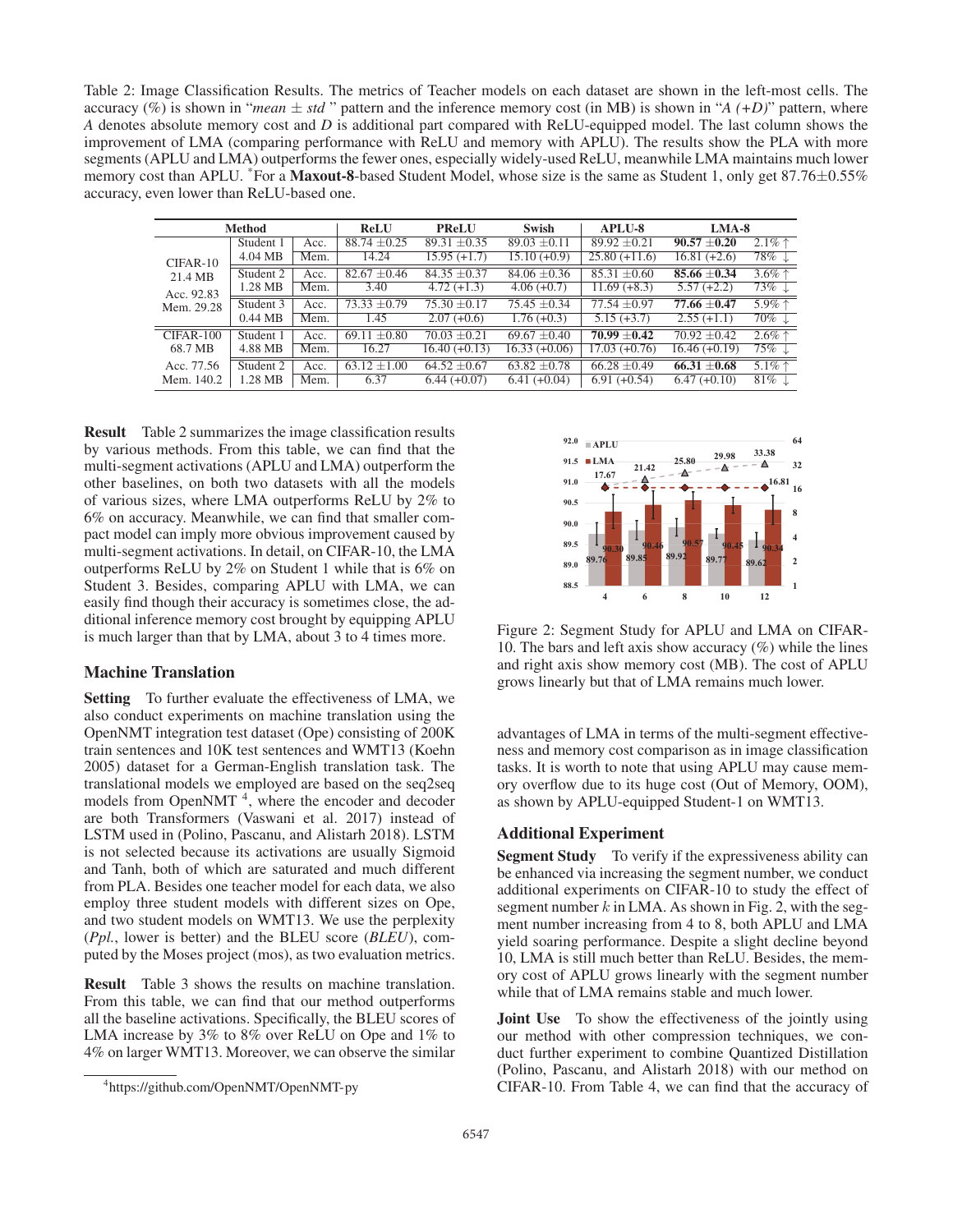Table 3: Machine Translation Results (*Mem.* in MB). The metrics of Teacher models are shown in the left-most cells. Note that on WMT13, the memory needed for training APLU-equipped Student-1 exceeds the maximum memory of our GPU (24GB), thus there is no result of APLU. Besides some similar observations on images, it also shows APLU on translations may also cost so much memory that the task failed, but LMA still works well.

| <b>Method</b>                                                      |                       | <b>ReLU</b> | <b>PReLU</b>                | <b>Swish</b>              | <b>APLU-8</b>    |                            | $LMA-8$          |                     |
|--------------------------------------------------------------------|-----------------------|-------------|-----------------------------|---------------------------|------------------|----------------------------|------------------|---------------------|
| Ope<br>443.4 MB<br><b>BLEU 14.92</b><br>Ppl. 29.71<br>Mem.1014.8   | Student 1<br>177.6 MB | Ppl.        | $31.84 \pm 0.31$            | $31.89 \pm 0.64$          | $30.91 \pm 0.43$ | $30.80 \pm 0.39$           | $30.21 \pm 0.25$ | 5.1\% $\downarrow$  |
|                                                                    |                       | <b>BLEU</b> | $\overline{13.73} \pm 0.19$ | $13.67 \pm 0.27$          | $13.89 \pm 0.26$ | $13.98 \pm 0.21$           | $14.11 \pm 0.12$ | $2.8\%$ ↑           |
|                                                                    |                       | Mem.        | 407.39                      | $458.98(+52)$             | $430.77(+23)$    | $719.73 (+312)$            | $487.23(+80)$    | $74\%$              |
|                                                                    | Student 2<br>87.2 MB  | Ppl.        | 44.51 $\pm$ 0.52            | $44.23 \pm 0.56$          | $43.44 + 0.39$   | $42.97 \pm 0.62$           | $41.21 \pm 0.35$ | $7.4\%$             |
|                                                                    |                       | <b>BLEU</b> | $10.46 \pm 0.18$            | $10.51 \pm 0.24$          | $10.78 \pm 0.23$ | $10.87 \pm 0.30$           | $10.94 \pm 0.18$ | $4.6\%$ ↑           |
|                                                                    |                       | Mem.        | 282.05                      | $335.34 (+53)$            | $305.43 (+23)$   | $596.10 (+314)$            | $363.60 (+82)$   | $74\%$ $\downarrow$ |
|                                                                    | Student 3<br>43.3 MB  | Ppl.        | $71.69 \pm 0.51$            | $72.56 \pm 1.03$          | $70.45 \pm 0.69$ | $70.31 \pm 0.61$           | $67.62 \pm 0.31$ | $5.7\%$             |
|                                                                    |                       | <b>BLEU</b> | $6.12 \pm 0.12$             | $6.06 \pm 0.15$           | $6.26 \pm 0.25$  | $6.40 \pm 0.29$            | $6.64 \pm 0.04$  | $8.5\%$ $\uparrow$  |
|                                                                    |                       | Mem.        | 220.49                      | $274.63(+54)$             | $243.87(+23)$    | $\overline{535.39}$ (+315) | $302.89(+82)$    | $74\%$ $\downarrow$ |
| WMT13<br>443.4 MB<br><b>BLEU 28.56</b><br>Ppl. 5.31<br>Mem. 1040.8 | Student 1<br>177.6 MB | Ppl.        | $6.44 \pm 0.02$             | $6.47 \pm 0.03$           | $6.34 \pm 0.03$  |                            | $6.29 \pm 0.04$  | $2.3\%$             |
|                                                                    |                       | <b>BLEU</b> | $\overline{26.89} \pm 0.05$ | $26.81 \pm 0.06$          | $26.98 \pm 0.08$ | <b>OOM</b>                 | $27.12 \pm 0.07$ | $0.9\% \uparrow$    |
|                                                                    |                       | Mem.        | 419.40                      | $\overline{470.99 (+52)}$ | $442.78(+23)$    |                            | $499.24(+81)$    | N/A                 |
|                                                                    | Student 2<br>43.3 MB  | Ppl.        | $12.61 \pm 0.05$            | $12.72 \pm 0.04$          | $12.51 \pm 0.03$ | $12.35 \pm 0.06$           | $12.25 \pm 0.05$ | $2.9\%$             |
|                                                                    |                       | <b>BLEU</b> | $20.39 \pm 0.09$            | $19.96 \pm 0.07$          | $20.82 \pm 0.08$ | $21.02 \pm 0.10$           | $21.19 \pm 0.08$ | $3.9\%$ $\uparrow$  |
|                                                                    |                       | Mem.        | 230.83                      | $284.97(+54)$             | $254.21 (+23)$   | $545.73 (+315)$            | $313.23 (+82)$   | $74\% \downarrow$   |

Table 4: Joint Use Results with Quantized Distillation on CIFAR-10. The Teacher model employed is the same as the one in the above experiments on CIFAR-10. It shows that LMA works well with Quantization and Distillation, at the same time.

| Method | Student 1 |            |      | Student 2                                                                                                                     | Student 3 |       |  |
|--------|-----------|------------|------|-------------------------------------------------------------------------------------------------------------------------------|-----------|-------|--|
|        |           | ReLU LMA-8 | ReLU | <b>LMA-8</b>                                                                                                                  | ReLU      | LMA-8 |  |
| 4 bits |           |            |      | $\frac{185.74 \pm 0.15}{68.85 \pm 0.15}$ 86.31 $\pm 0.41$ 77.04 $\pm 0.51$ 79.48 $\pm 0.79$ 65.33 $\pm 0.17$ 68.85 $\pm 0.99$ |           |       |  |
|        |           |            |      | 8 bits $87.02 \pm 0.23$ $88.56 \pm 0.52$ $80.53 \pm 0.75$ $83.37 \pm 0.51$ $70.23 \pm 0.98$ $74.47 \pm 0.74$                  |           |       |  |

LMA-equipped model is much higher than that of ReLUequipped one, also by about 2% to 6%, with all different settings of the number of bits in the quantized model.

Overall, all experiments above have implied that the multi-segment activation, including APLU and LMA, can achieve better performance than the two-segment ones, and the improvement brought by multi-segment design becomes increasingly apparent against reducing model size. Therefore, it is quite useful to leverage the segment number of PLA to improve the performance of the compact model in model compression. Furthermore, LMA outperforms APLU mostly and maintain more efficient memory usage simultaneously even in the only one case LMA not beating APLU. It indicates that the high efficiency of LMA makes it quite suitable in resources-exhausted environments. More than this, LMA can also be used conveniently and effectively together with the other techniques. To conclude, LMA can play the most critical role in model compression due to its highly competitive effectiveness, efficiency and compatibility.

# Conclusion and Outlook

In model compression, especially knowledge distillation, to fill the expressiveness ability gap between the compact NN and complex NN, we propose a novel highly efficient Light Multi-segment Activation (LMA) in this paper, which empowers the compact NN to yield comparable performance with the complex one. Specifically, to produce more segments but preserving low resource cost, LMA uses statistical information of the batch input to determine multiple segment cut points. Then, it transforms the inputs linearly over

different segments. Experimental results on the real-world tasks with multi-size NN have demonstrated the effectiveness and efficiency of LMA. Besides, LMA is well compatible with the other techniques like quantization, also helping the performance of other approaches improved.

To the best of our knowledge, it is the first work that leverages multi-segment piecewise linear activation for model compression, which provides a good insight on designing efficient and powerful compact models. In the future, on the one hand, we will further reduce the time and space costs of LMA computing from the bottom as much as possible, by hardware-level or specialized computation. On the other hand, improving the capacity of activation is also a novel and significant direction to simplify complex architectures and apply Neural Networks more efficiently.

# References

Agostinelli, F.; Hoffman, M.; Sadowski, P.; and Baldi, P. 2014. Learning activation functions to improve deep neural networks. *arXiv:1412.6830*.

Courbariaux, M.; Bengio, Y.; and David, J.-P. 2015. Binaryconnect: Training deep neural networks with binary weights during propagations. In *Advances in neural information processing systems*, 3123–3131.

Dougherty, J.; Kohavi, R.; and Sahami, M. 1995. Supervised and unsupervised discretization of continuous features. In *Machine Learning Proceedings 1995*. Elsevier. 194–202.

Frankle, J., and Carbin, M. 2019. The lottery ticket hypothesis: Finding sparse, trainable neural networks. In *International Conference on Learning Representations*.